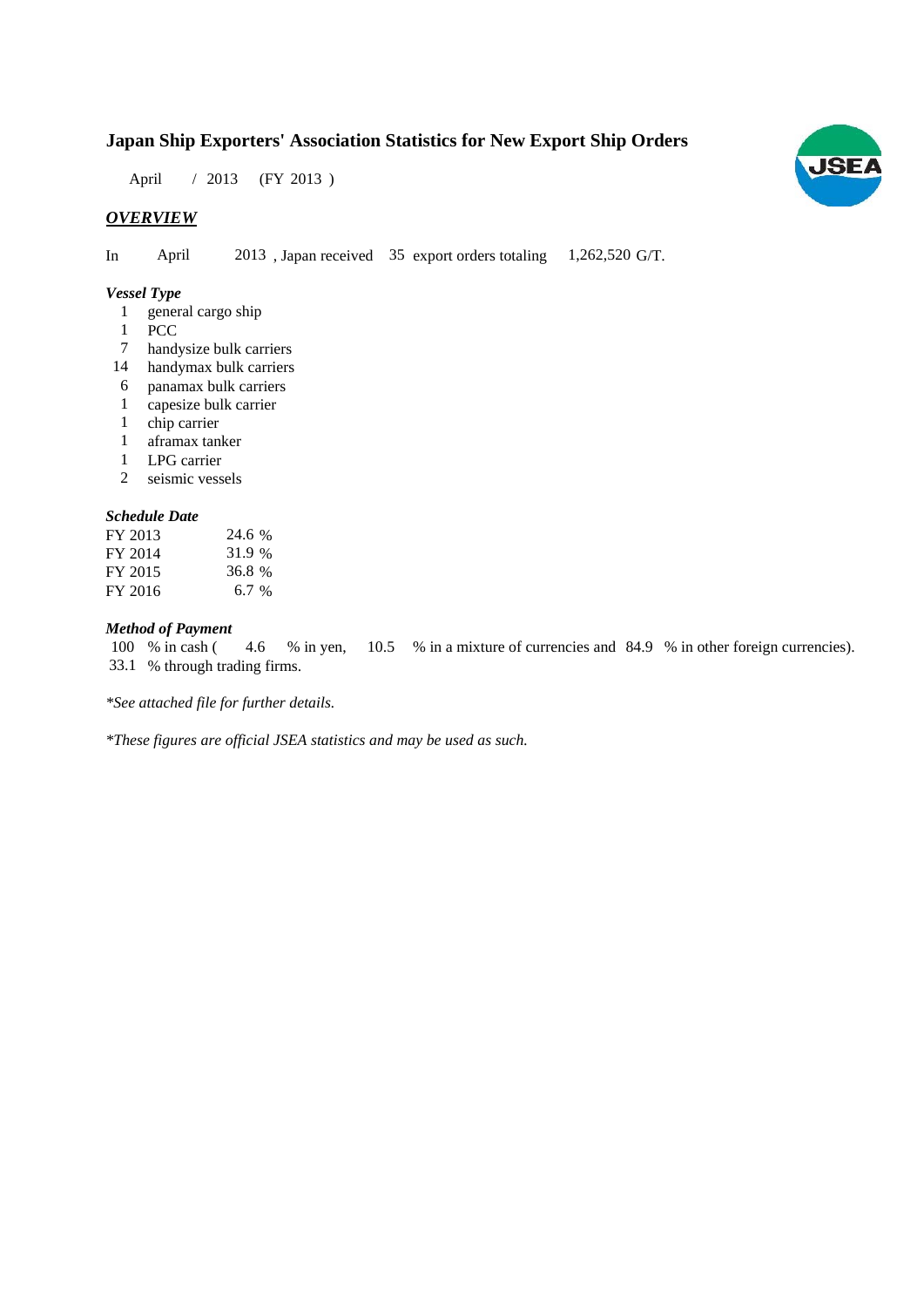#### New Export Orders Placed in April 2013 (FY 2013) Based on Fiscal Year

No. G/T No. G/T No. G/T No. G/T No. G/T No. G/T No. G/T No. G/T $G/T$ General Cargos | 11| 520,198|| 7| 414,598| 1| 20,600| 0| 3| 85,000| 2| 68,970| 2| 68,970|| 6| 174,570 Bulk Carriers 170 7,515,609 110 4,206,064 9 506,925 5 167,470 46 2,635,150 29 1,041,050 29 1,041,050 89 4,350,595 Tankers | 15| 1,338,800|| 15| 1,338,800| 0| 0| 0| 0| 0| 2| 104,500| 2| 104,500 2| 104,500 Combined Carriers 0 0 0 0 0 0 0 0 0 0 0 0 0 0 0 0Others 0 0 0 0 0 0 0 0 0 0 2 48,000 2 48,000 2 48,000 Total 196 9,374,607 132 5,959,462 10 527,525 5 167,470 49 2,720,150 35 1,262,520 35 1,262,520 99 4,677,665 FY 2013 / FY2012 (%) \* 116.0 100.8 81.1 41.9 243.3 244.8 244.8 \*\* 174.3 In CGT | | 4,239,540|| | 2,856,507| | 216,775| | 82,402| | 1,083,856| | 639,868| | 639,868| | 2,022,901 January 2013 February 2013 Description Apr 12 to Mar 13 Apr 12 to Dec 12 March 2013 April 2013 April 2013 Jan 13 to Apr13

*Figures for shipbuilding orders of 500 G/T and over for export as steel vessels placed with JSEA members are covered.*

\*FY 2012/FY2011

\*\*Calendar Year 2013

JSEA (May 2013)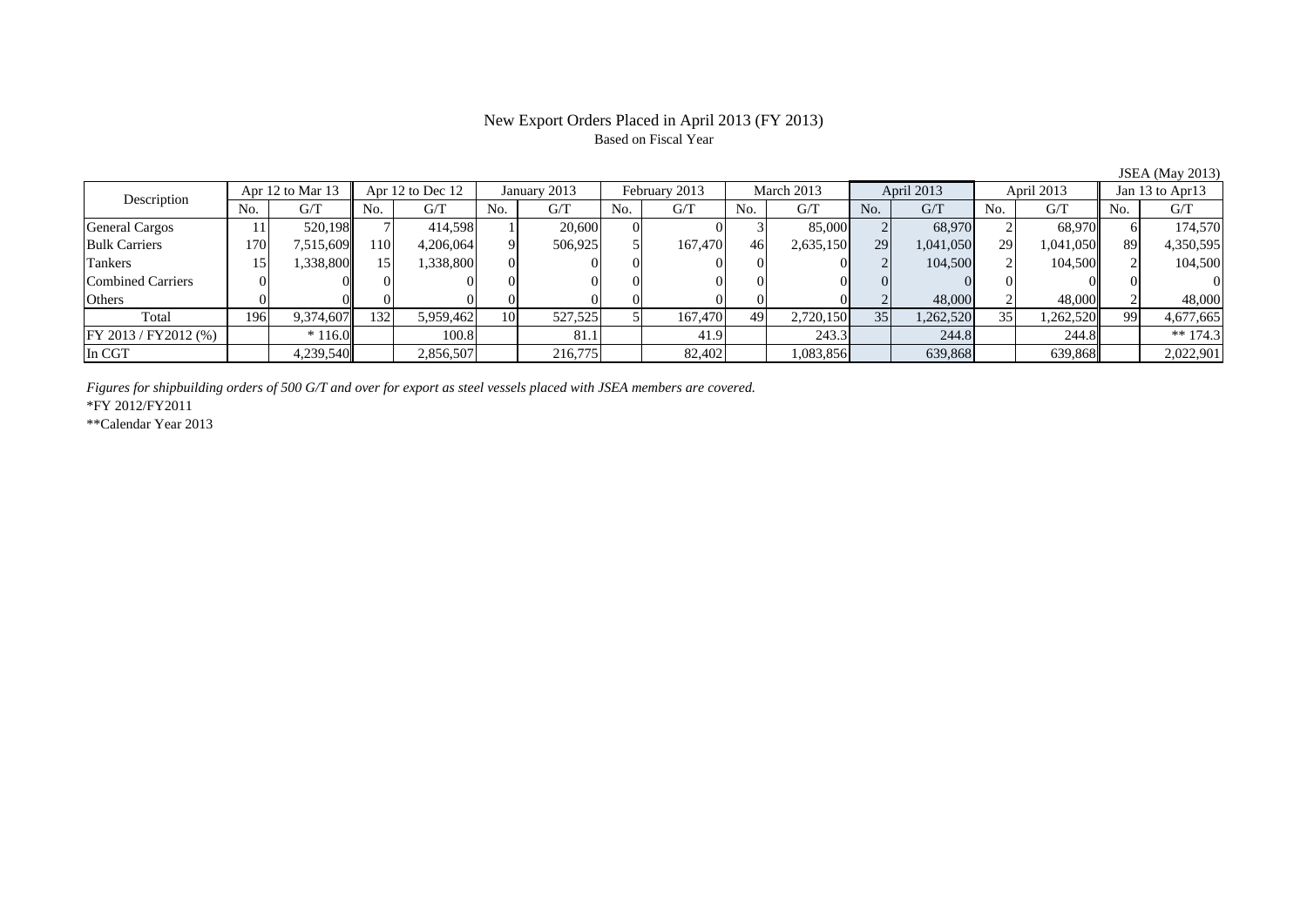## Export Ships Delivered in April 2013 (FY 2013) Based on Fiscal Year

|                          |                  |            |                  |            |                 |           |               |           |            |           |            |         |            |         |                  | $\cdots$  |
|--------------------------|------------------|------------|------------------|------------|-----------------|-----------|---------------|-----------|------------|-----------|------------|---------|------------|---------|------------------|-----------|
| Description              | Apr 12 to Mar 13 |            | Apr 12 to Dec 12 |            | January 2013    |           | February 2013 |           | March 2013 |           | April 2013 |         | April 2013 |         | Jan 13 to Apr 13 |           |
|                          | No.              | G/T        | No.              | G/T        | No.             | G/T       | No.           | G/T       | No.        | G/T       | No.        | G/T     | No.        | G/T     | No.              | G/T       |
| <b>General Cargos</b>    | 16               | 1,000,392  |                  | 769,410    |                 | 61.106    |               | 4,680     |            | 165,196   |            |         |            |         |                  | 230,982   |
| <b>Bulk Carriers</b>     | 285              | 12,153,252 | 202              | 8,407,214  | 35 <sub>1</sub> | 1,465,424 | 19            | 1,087,556 | 29         | 1,193,058 | 15         | 563,717 | 15         | 563,717 | 98               | 4,309,755 |
| Tankers                  | 28               | 1,724,919  | 19               | .268,205   |                 | 338,747   |               | 41,627    |            | 76,340    |            | 294,498 |            | 294,498 |                  | 751,212   |
| <b>Combined Carriers</b> |                  |            |                  |            |                 |           |               |           |            |           |            |         |            |         |                  | 0         |
| Others                   |                  |            |                  |            |                 |           |               |           |            |           |            |         |            |         |                  | 0         |
| Total                    | 329              | 14,878,563 | 232              | 10,444,829 | 41              | 1,865,277 | 22            | .133,863  | 34         | 1,434,594 | 18         | 858,215 | 18         | 858,215 | 15،              | 5,291,949 |
| FY 2013 / FY2012 (%)     |                  | $*93.4$    |                  | 92.3       |                 | 101.8     |               | 111.0     |            | 81.8      |            | 48.0    |            | 48.0    |                  | ** 82.8   |
| In CGT                   |                  | 6,594,256  |                  | 4,644,705  |                 | 821,638   |               | 452,817   |            | 675,096   |            | 358,922 |            | 358,922 |                  | 2,308,473 |

*Deliveries of new shipbuilding orders of 500 G/T and over for export as steel vessels placed with JSEA members are covered.*

\*FY 2012/FY2011

\*\*Calendar Year 2013

JSEA (May 2013)